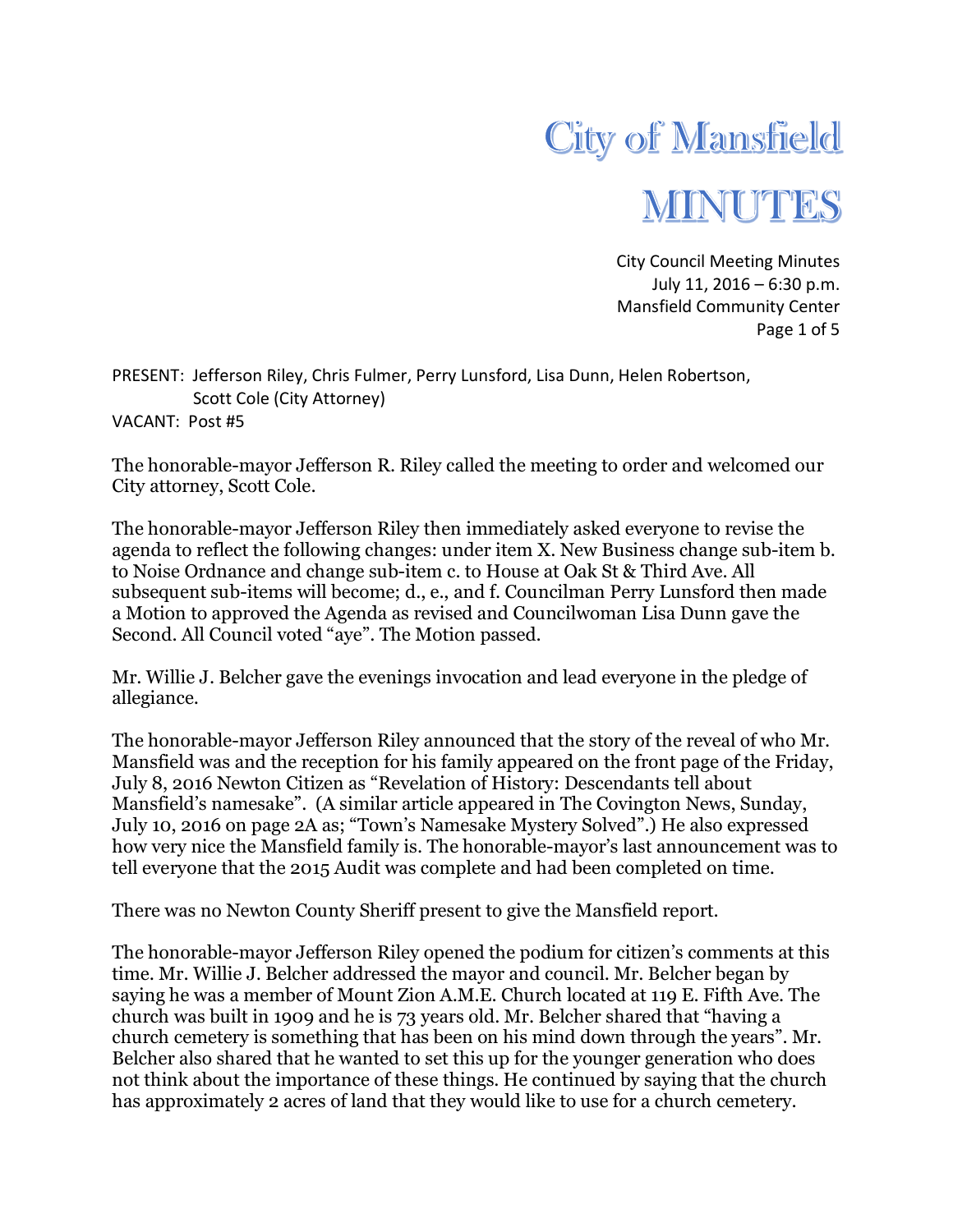City Council Meeting Minutes July 11, 2016 – 6:30 p.m. Mansfield Community Center Page 2 of 5

Mr. Belcher said that he followed the advice of mayor and council by going the State (of Georgia) first to find out what type of regulations might exist for establishing a church cemetery. The State pointed him to the County (Newton), who in turn pointed Mr. Belcher back to the City. The honorable-mayor Jefferson Riley said that the only stipulation the City had for the cemetery was that it had to be surveyed down to the actual plots and that a record would be provided to City Hall as well. Councilman Perry Lunsford expressed the importance of the City having a copy of the plat and records of burials. He also reminded everyone that Carmel Church has records kept at City Hall, as well. The honorable-mayor Jefferson Riley said that the property lies in a perfect location. City Attorney, Mr. Scott Cole, commented that the only issues the State has with cemeteries is roads and right-of-ways but that church cemeteries have an exception. The honorable-mayor Jefferson Riley commented that this location is far away from roads and power poles. Mr. Belcher thanked the mayor and council and returned to his chair.

Approval of Minutes being the next item on the Agenda, the honorable-mayor Jefferson Riley asked everyone if they had the opportunity to review the Minutes. All council had reviewed the June 2016 Minutes. Councilwoman Lisa Dunn made the Motion to approve the June 2016 Minutes and Councilwoman Helen Robertson gave the Second. All Council voted "aye" and the Motion passed.

At this time Newton County Sheriff Deputies Cox and Young entered the Mansfield Community House and the honorable-mayor Jefferson Riley yielded the meeting to them. Deputy Cox stated that there was nothing to report for Mansfield at this time and then asked if there were any concerns that she and Deputy Young could take back to the Sheriff. The honorable-mayor Jefferson Riley commented the usual complaint of speeding on Highway 11 and County Road 213 but said there were "no other complaints in general". Deputy Cox responded that they "can get traffic out here but they will not be writing warnings". The honorable-mayor Jefferson Riley also commented that he has seen a police presence in and around the City lately. Councilwoman Lisa Dunn made the distinction that a Mansfield address doesn't necessarily mean they are a City resident. The honorable-mayor Jefferson Riley encouraged the deputies by saying "we appreciate what you all do".

Awarding the garbage contract being the next item, the honorable-mayor Jefferson Riley began by saying that the City requested 4 bids and only one company submitted a bid. Burgess Hauling gave the City a price of \$14 per month per household and this includes the trash cans. The City would collect \$16 per month for residents inside the City limits and \$18 per month for customers outside the City limits. Councilwoman Lisa Dunn asked how this process will be set into motion. The honorable-mayor Jefferson Riley responded by saying that it is still a couple of months out. He said that Burgess needs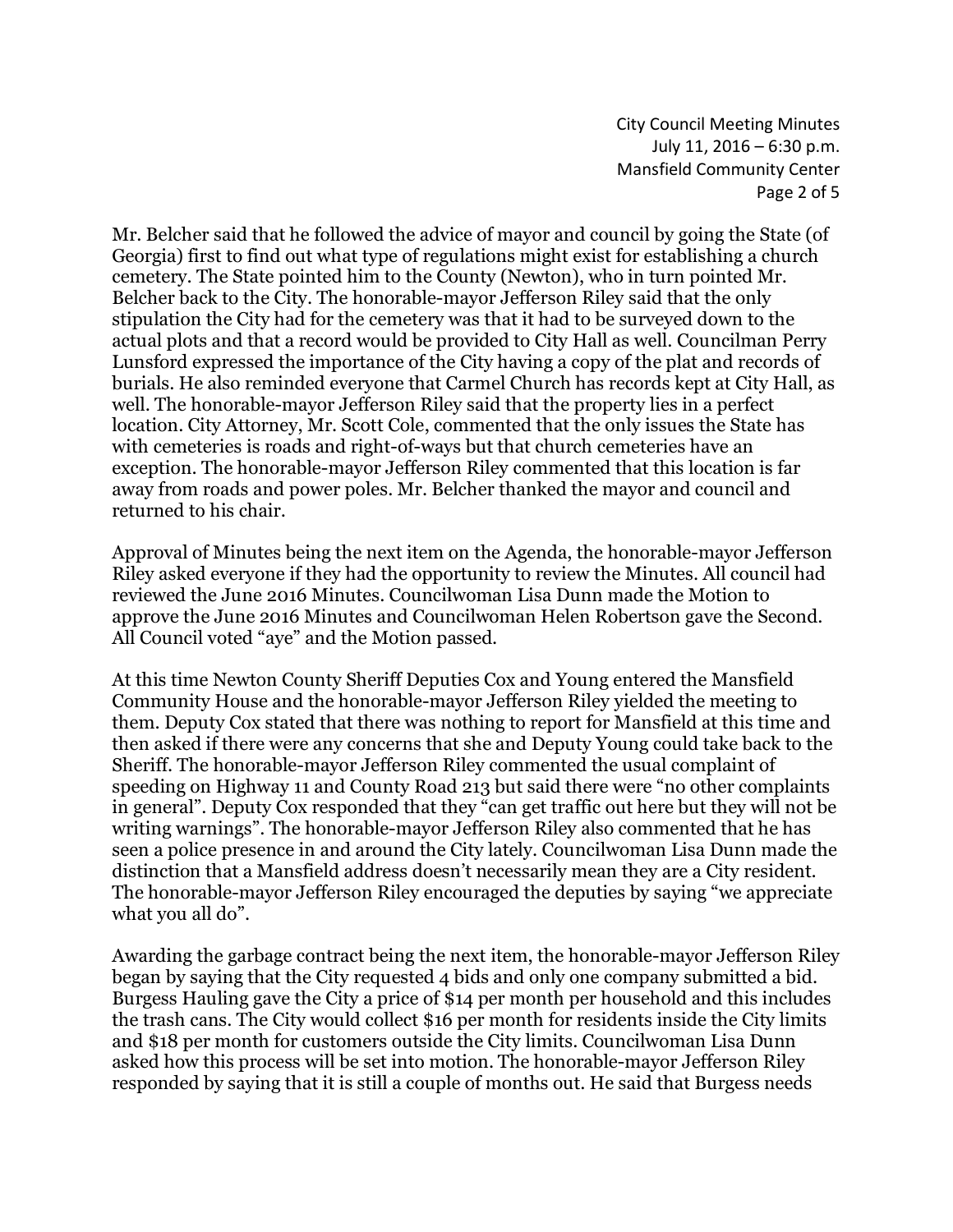City Council Meeting Minutes July 11, 2016 – 6:30 p.m. Mansfield Community Center Page 3 of 5

time to get the cans and that the City will include a Notice in this month's and next month's utility billings for an anticipated start for the first Wednesday of September 2016. The notices will also be posted on the City's webpage, on the City's Face Book page, at City Hall and a phone Blast will be put out as well. The honorable-mayor Jefferson Riley also shared with everyone that about 2 weeks ago the garbage truck broke down and was left overnight at the landfill until John and Sam could get back to the landfill to repair it. The honorable-mayor-pro-tem Chris Fulmer asked about an "opt-out" choice and also asked if the service was not mandatory did Burgess say it was a "no go". The honorable-mayor Jefferson Riley responded that no other city has an "optout" choice and that Burgess pretty much implied that. Councilman Perry Lunsford said the City has an option, however, to discount the service to citizen's over 65. He suggested the City could give retirees a discount of \$2. Councilwoman Lisa Dunn suggested that in order to be eligible for the discount the utility bill would have to be in the retiree's name. The honorable-mayor Jefferson Riley also pointed the Council's attention to the copy of the draft Garbage Ordnance prepared by the City Attorney, Mr. Scott Cole. He asked the Council to go over the ordnance and send an email if they have any questions or suggestions about it. Councilman Perry Lunsford said that in just his quick review he would suggest the removal of the recycle bins and yard waste sections.

The honorable-mayor Jefferson Riley asked if there is a Motion for the City to contract a private garbage collection service that will cost the City \$14 per month per household. The City will charge a \$16 per month fee to households inside the City limits and an \$18 per month fee for households outside the City limits and also offer a \$2 per month discount to citizen's 65 years and older. Councilwoman Helen Robertson asked if this is a yearly contract. The honorable-mayor Jefferson Riley answered, yes. Councilman Perry Lunsford made the above Motion and Councilwoman Helen Robertson gave the Second. The honorable-mayor Jefferson Riley asked if there was any further discussion on this motion. The honorable-mayor-pro-tem Chris Fulmer commented that the City has been dealing with this issue a long time and no one wants costs to go up. He also stated that doing nothing would be irresponsible, however, making the service mandatory is his "catch". He also suggests decreasing the fee by \$1 and stated that a property tax increase is our only other option. Councilwoman Helen Robertson commented that she "don't see any other way". At this time the vote was cast. Councilwoman Helen Robertson voted "aye". Councilwoman Lisa Dunn voted "aye". Councilman Perry Lunsford voted "aye". Mayor-pro-tem Chris Fulmer voted "oppose". Majority rule, Motion passed.

The honorable-mayor Jefferson Riley thanked the Council for making a tough decision.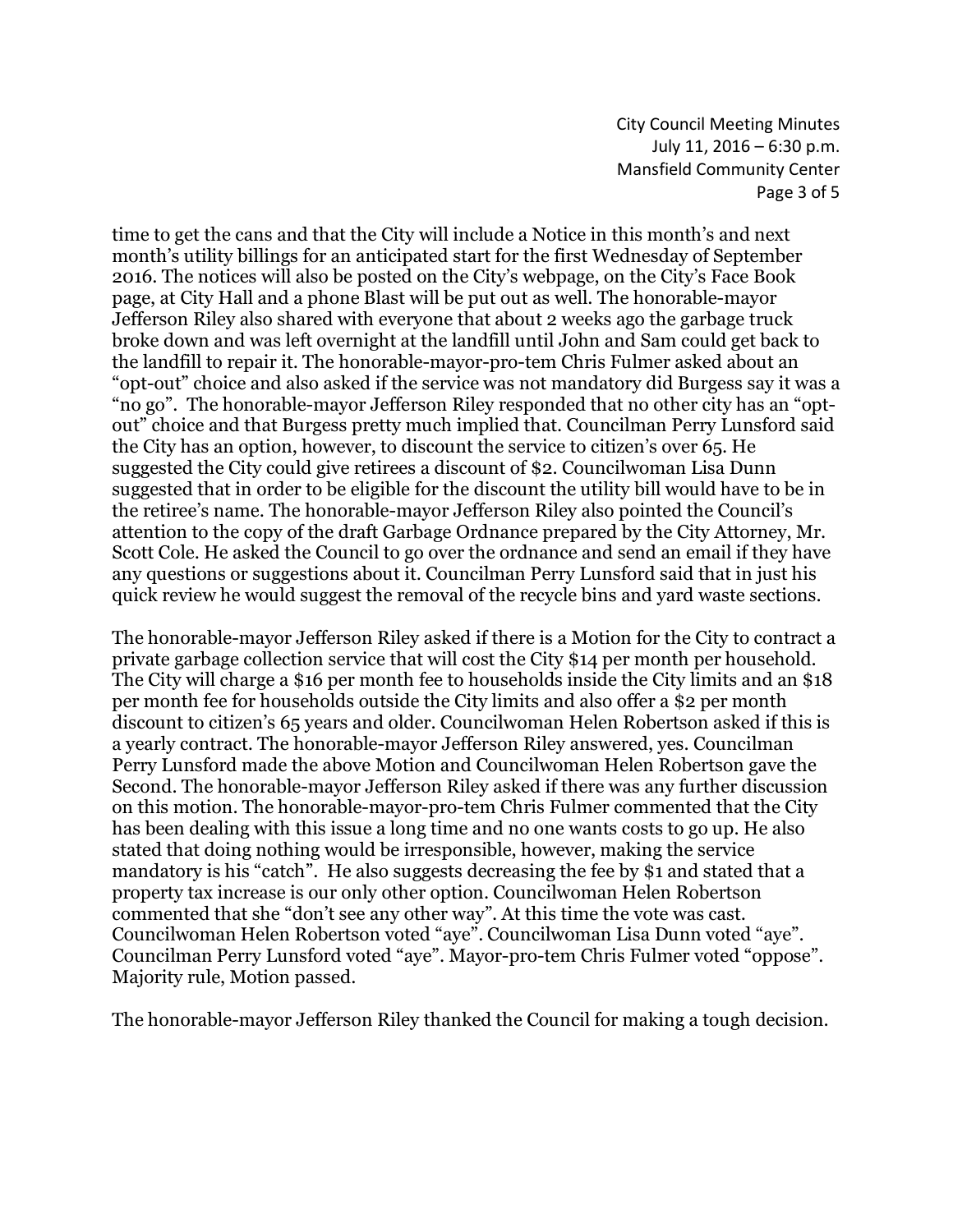City Council Meeting Minutes July 11, 2016 – 6:30 p.m. Mansfield Community Center Page 4 of 5

The honorable-mayor Jefferson Riley yielded the next Agenda item to our City Attorney, Mr. Scott Cole. Mr. Cole explained that the change to the City's existing Noise Ordnance was in hours only and would be changed to Sunday through Thursday, 7 pm until 7 am and on Friday and Saturday, 10 pm until 7 am. He also noted that this change was made throughout the ordnance wherever the time was mentioned. Councilwoman Lisa Dunn made the Motion to change the time in the Noise Ordnance and Councilman Perry Lunsford gave the Second. All Council voted "aye". The Motion passed.

Attorney Scott Cole also gave an update on the property at Oak St and Third Ave. He reminded that there were several notices sent constituting the structure as a nuisance. He also stated that the notices were received, as none were returned. Councilwoman Lisa Dunn made a Motion to move forward in condemning the property, which would be a hearing. Councilwoman Helen Robertson gave the Second. Councilman Perry Lunsford asked Mr. Scott Cole would this hearing be done during a regular meeting to which Mr. Cole answered it would need to be held before or after a meeting and also that the parcel owner would need to be notified first. All Council voted "aye". The Motion to move forward in the process of condemning the property located at Oak St and Third Ave passed.

The sidewalks at Hays Tractor is the next item up for a Motion. The honorable-mayor Jefferson Riley shared that Mrs. Sheila Massey, owner of Hays Tractor, asked to be heard at the Council Meeting regarding the sidewalk that runs along her business on Highway 213, however she was unable to attend tonight's meeting at the last minute. She indicated to Jeff that she would be willing to pay the difference in making the sidewalk twice as thick but would like to know the cost first. The honorable-mayor Jefferson Riley suggested putting in a curb, handicap corner and a drive at their garage door. He believes this will enhance the appearance of their business and the City. The honorable-mayor-pro-tem Chris Fulmer asked if a Motion should be made. Councilman Perry Lunsford made a Motion to get a bid to replace the sidewalk along Hays Tractor on Highway 213 to include the curb, etc. and so to allow Mrs. Sheila Massey to know her part of the expense. Mayor-pro-tem Chris Fulmer gave the Second and all Council voted "aye". The Motion passed.

New Business sub-item e. has been discussed previously during Citizen's comments and the honorable-mayor Jefferson Riley also noted again that the church is in the process of getting a survey done and dividing the land into plots.

The final item on the Agenda is the sublease of the Newton Trail. The honorable-mayor Jefferson Riley brought out a map of the trail. He explained that there is 16 miles of trail in Newton County. He also explained that the City can sub-lease the mile section of trail that runs through our City for \$1 per year. This sub-lease gives the City more flexibility with the trail.